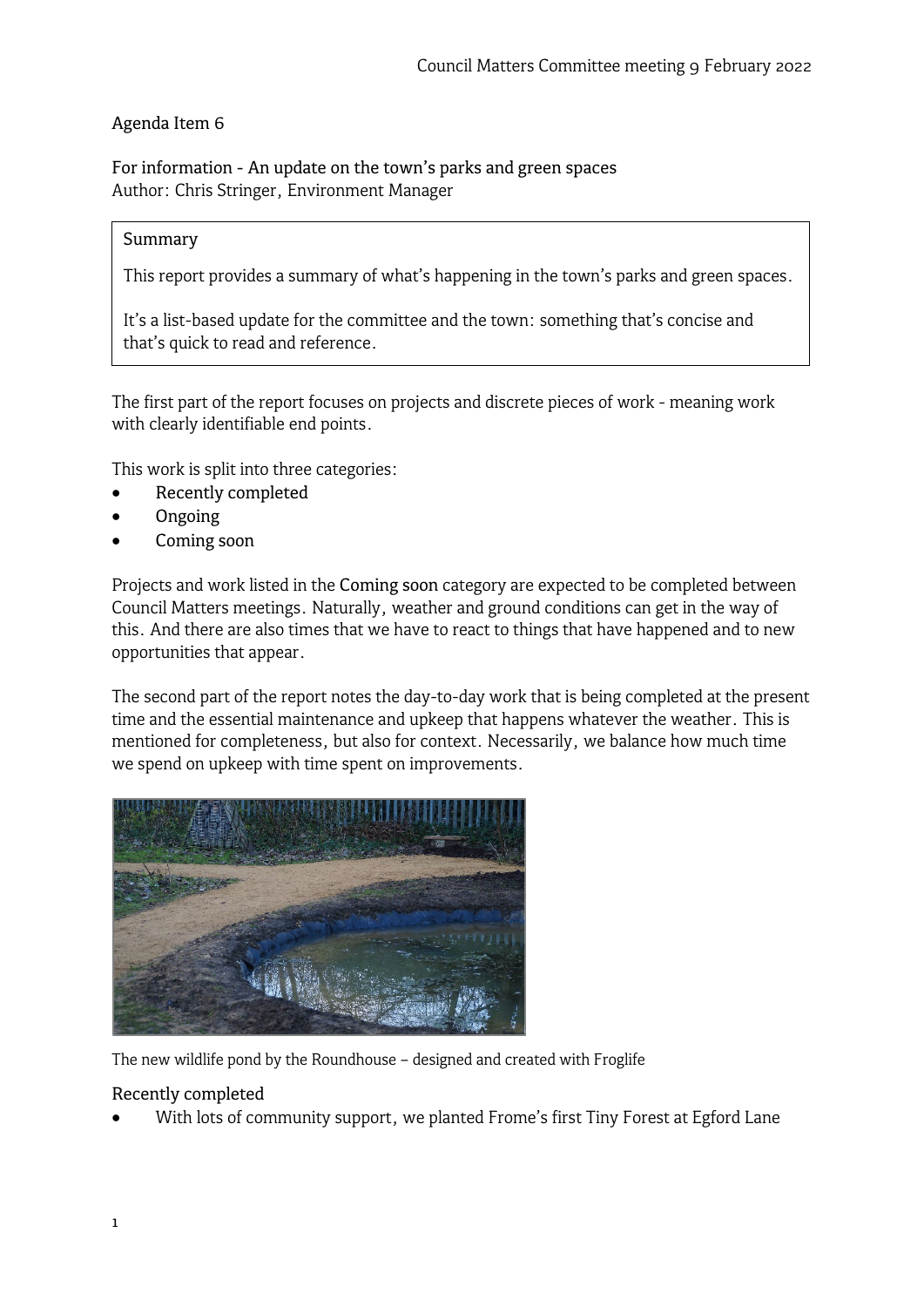- Hedge planting around the play area at the Showfield filling some gaps; adding a greater variety of native species; and creating a hedge that will be thicker and even better for wildlife in the future
- The town's speed indicator device (SID) has already been put up on Marston Road; and in the town centre – on the bridge
	- The SID moves every two weeks and is currently up on Culverhill (by the Dippy)
- The Christmas tree and town centre lights have been taken down
- Making bird and bat boxes Some of these have gone straight into the green spaces that we look after; others are for community groups that we're working with – including The Wild Bunch – and these will be put up in people's gardens
- Making hedgehog homes too another step supporting our wildlife
- Together with Froglife and FROGS, we've created a wildlife pond next to the Roundhouse (see picture above)

Ongoing

- Sharing the data coming from the SID with Community Speedwatch for analysis As well as data on vehicle speeds, the SID also collects traffic volume data – which could also be useful for project planning in the future
- Discussions with MDC about the possible transfer of some more green spaces to FTC The next step for this is more detailed site checks: looking at ideas and opportunities – and also assessing the operational challenges and current condition of each space
- Updating the plan for Egford Lane ahead of some more community engagement in spring
- Reviewing the safe working practices for the Rangers including coronavirus risk assessments
- Re-checking and re-filling the grit bins and reviewing requests for new grit bins
- Conversations with the camper at the Dippy
- Working with FORF on the Adderwell/Edmund Park bridge project The next step for this project is some more detailed and technical conversations with Network Rail and the Environment Agency; including discussing the height the bridge will need to be above the water level



One of the new hedgehog houses that's been made by the Rangers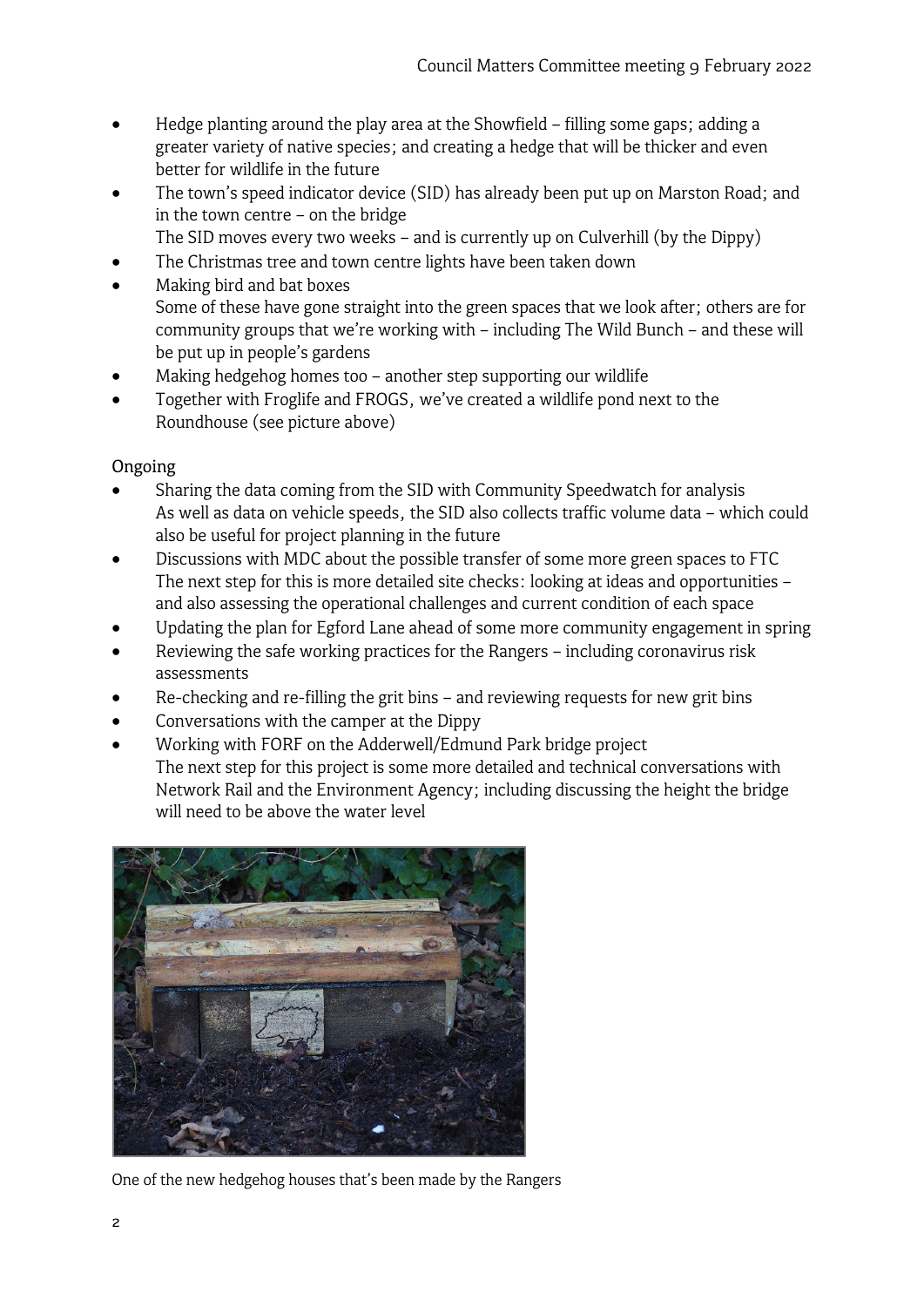## Coming soon

- The construction of the tennis club's new pavilion starts soon and we've agreed vehicle access across Mary Baily to help the club with the first part of the project NB. This work will have started on Monday 7 February - between this report going out and the meeting
- More tree and hedge planting as part of the Wild about Trees project
- Community engagement at the Showfield (with more detail on this below)

## Day to day

- Park checks and play checks
- Play repairs, upkeep and TLC
- Hedge cutting and tree works
- Leaf clearance
- Reviewing the paperwork for the events and regular activities already happening in the parks; and supporting proposals for new events and activities as they're put forward

## A strategic pause for our management and improvement plans

We recently paused the reviews of our management and improvement plans.

This was to allow for further work on the town's play strategy – which has now been adopted and for more detailed discussions about the declared climate and ecological emergencies – which are ongoing.

As such, we'll start bringing updated management plans back to Council Matters for discussion and review from the next committee meeting on 4 May 2022.

The plans currently set to come to the May meeting are those for New Road; North Parade, Packsaddle and the Roundhouse.

## Community engagement at the Showfield

Before the next review of the management plan for the Showfield, we'll be giving people the opportunity to have their say on the space – welcoming opinions, questions and ideas.

We'll be discussing some particular ideas and proposals as part of this:

- The Collegians' proposal for a toilet block building next to the football pitch
- A Healing Garden project working with the medical practice
- A Tiny Forest at the Showfield

And talking in detail about play at the Showfield – reflecting the findings and recommendations in the Play Strategy.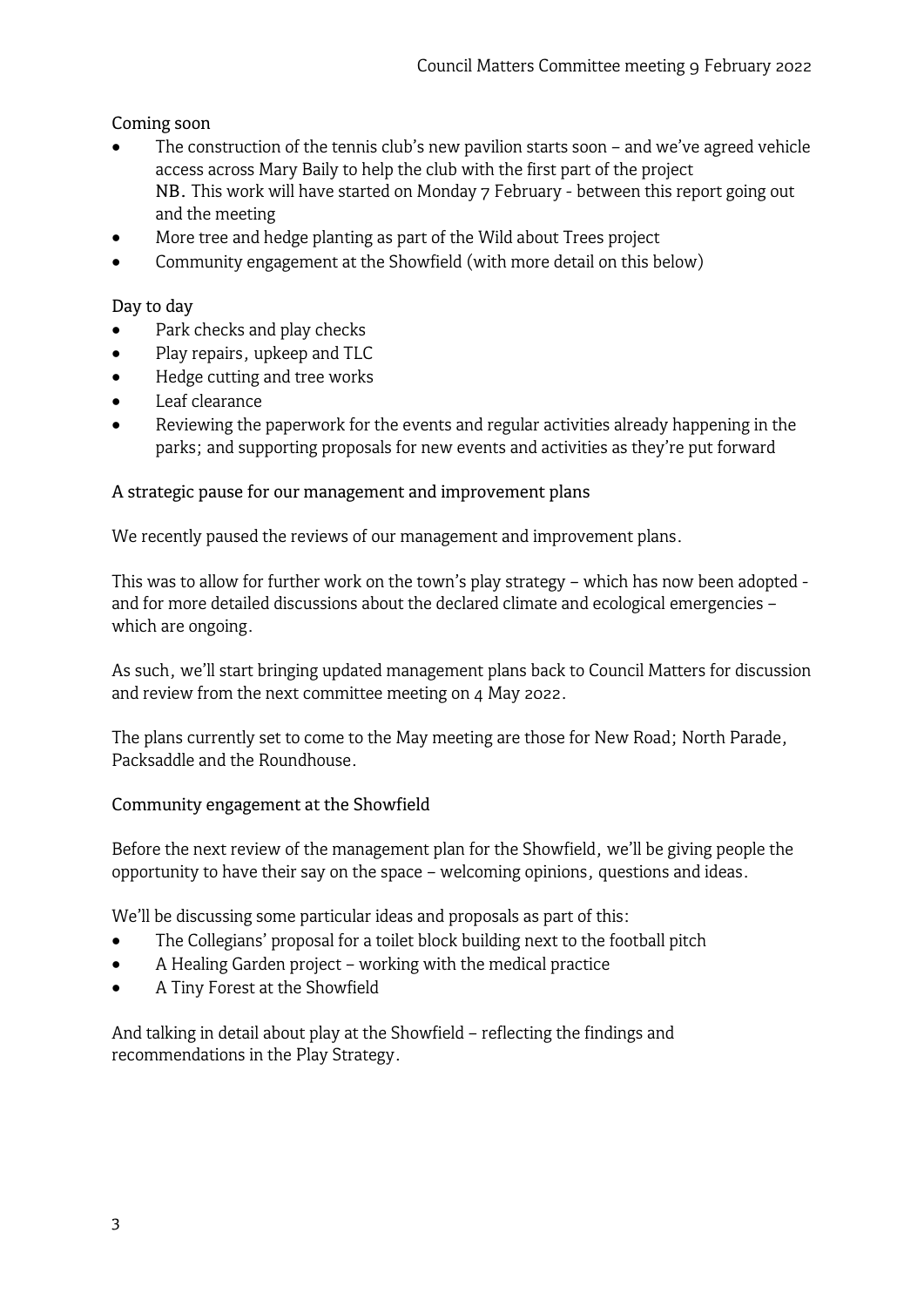

Play opportunities can include creative grass cuts to encourage things like racing, jumping and rolling

This work will happen in Spring – with full information beforehand, including when we'll be in the Showfield for people to talk to us.

Improving the toilets in Victoria Park

## Current steps

We've received a quote for CCTV options for the toilets – but more importantly some practical design advice too.

Indeed, although the cost of the cameras and the necessary setup is going to be a relatively small sum in the overall project, ensuring the cameras are sensibly positioned is essential.

We're also reviewing the quotes for the refurbishment/demolition asbestos survey of the current building.

With this survey, we'll be in a position to update the project brief; ahead of conversations with the design and build companies that specialise in public toilets.